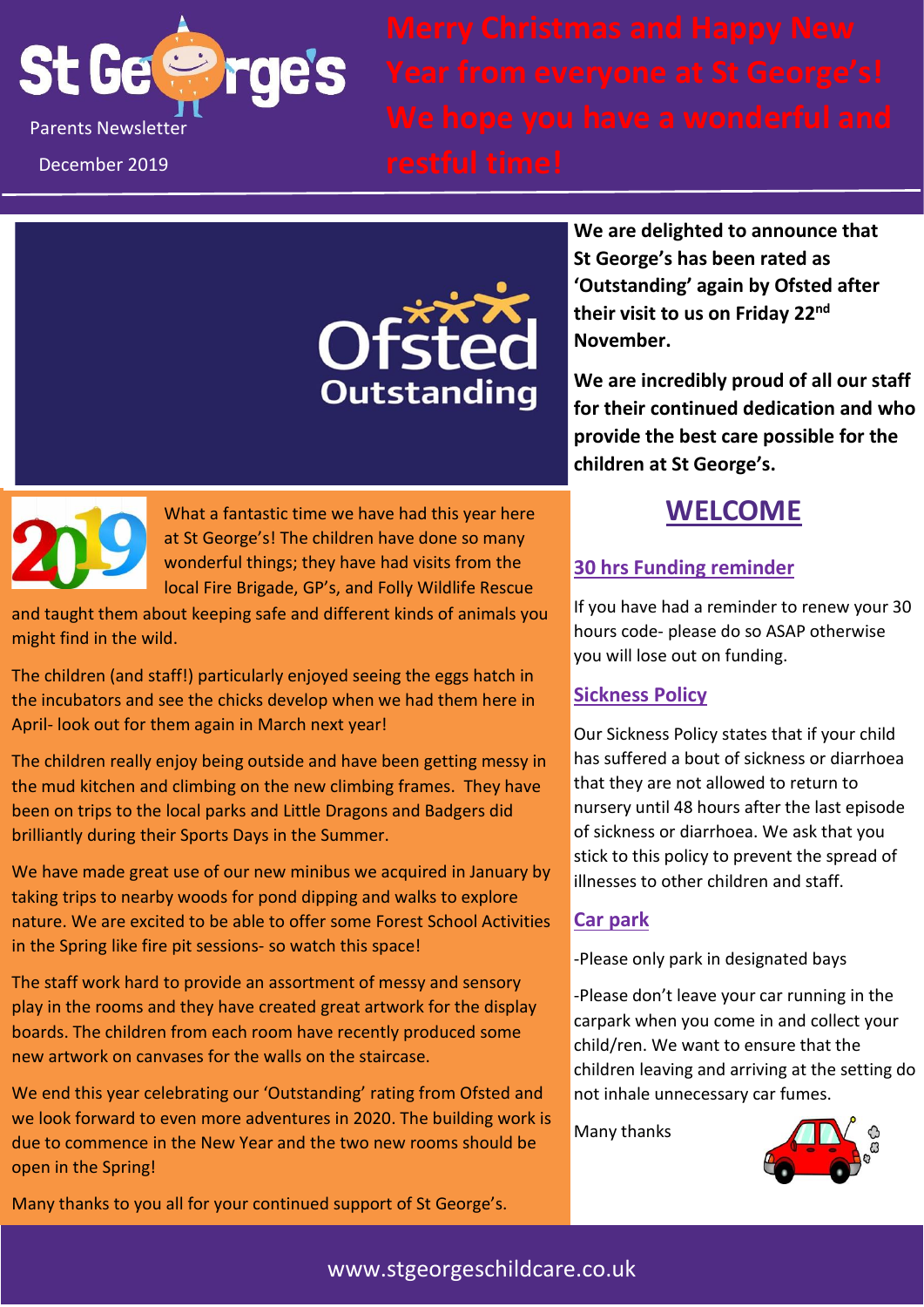





Diary Dates

# Holiday Club

### **Holiday club**

We still have spaces left on 2<sup>nd</sup> and 3<sup>rd</sup> January before the schools return.

If you would like a form please come and see the office or email [kate.foulkes@stgeorgeschildcare.co.uk](mailto:kate.foulkes@stgeorgeschildcare.co.uk)



| $\overline{\mathsf{v}}$ ig i<br>ノいししつ |                                        |
|---------------------------------------|----------------------------------------|
| <b>St George's closes</b>             | Tuesday 24 <sup>th</sup><br>Dec at 1pm |
| St George's                           | Thursday 2 <sup>nd</sup>               |
| reopens                               | January 2020                           |
| <b>Holiday Club</b>                   | $2nd$ & $3rd$ Jan<br>2020              |
| <b>Little Dragons</b>                 | Monday 6 <sup>th</sup>                 |
| return                                | January                                |
| <b>Building work due</b>              | Monday 13th                            |
| to commence                           | January                                |
| Little Dragons last                   | Friday 14 <sup>th</sup>                |
| $d$ ay                                | February                               |
| <b>Holiday Club</b>                   | $17th - 21st$<br>February              |
| <b>Little Dragons</b>                 | Monday 24th                            |
| return                                | February                               |

# **Staff**

• Sadly, Chanelle from Squirrels is leaving at the end of month. We wish her well for the future.

# Fundraising

Thank you so much to everyone who helped with our Christmas Fair, either by donating prizes for the raffle/tombola, buying raffle tickets, sending back decorated children's bags, volunteering on the day and of course coming along to enjoy the fair. Over £2,700 was raised, which is amazing! £2,300 of which is profit and will go towards buying new toys and equipment for all the children to enjoy.

So far this year with the events that we have organised – St George's has raised £6,724!! THANK YOU VERY MUCH!

The St George's Charity calendars are selling well but we still have more for sale, at only £6.50 they make great Christmas presents and a great memory of your child's nursery days - all the children whose parents signed their permission are included in the calendar. There is a sample calendar in the hallway, and they can be purchased from the office.

#### **Save the Date**

We will be holding a St George's Charity Dinner at the Mercure Hotel in Pembury on Saturday  $28<sup>th</sup>$  March 2020 – more details to follow early in the new year.

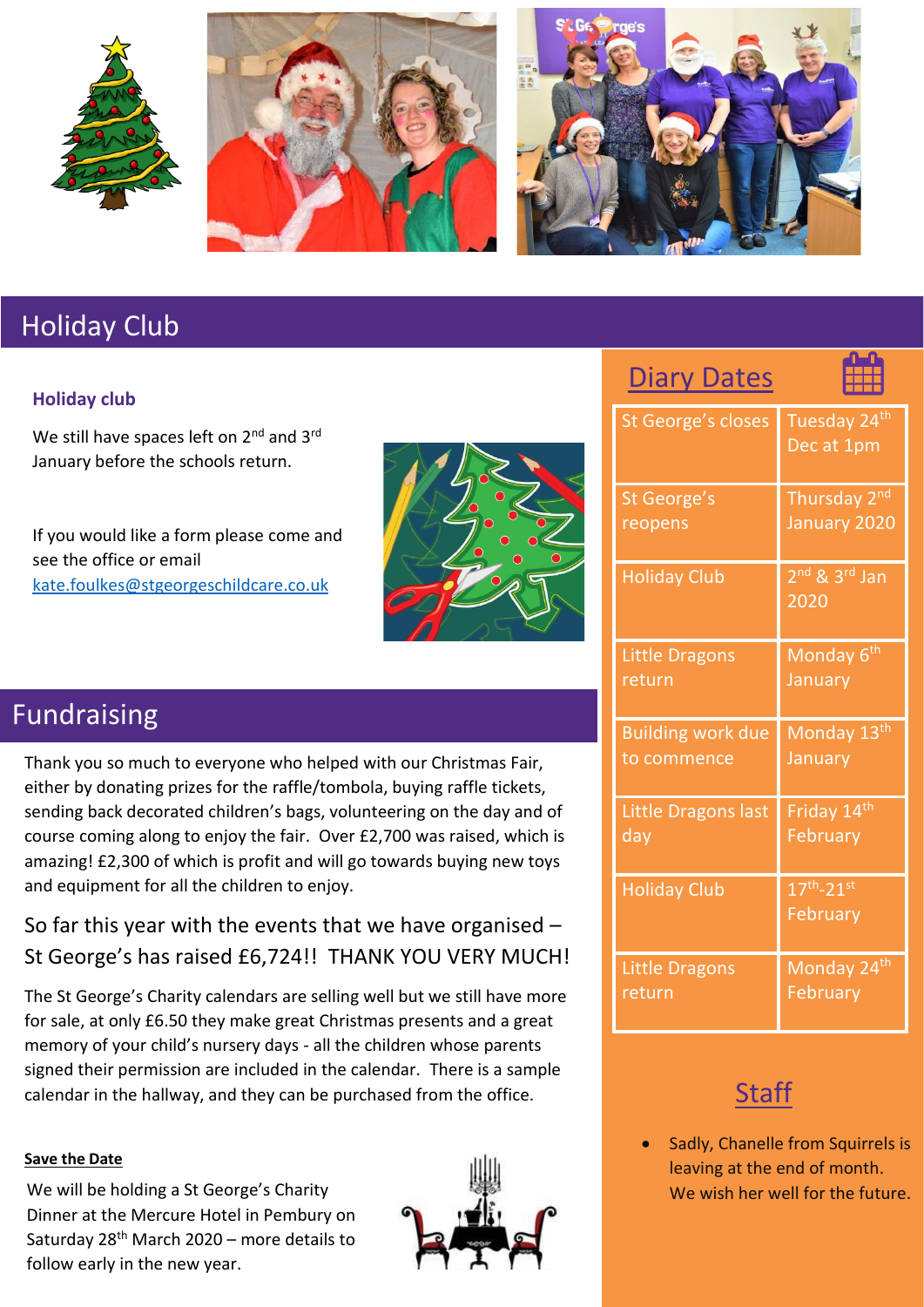## Squirrels



**Squirrels** have been getting into the Christmas spirit and making tree decorations out of salt dough and making a giant Christmas tree for the display board. For this they used puffy (which is made from shaving foam,

PVA glue and green paint) as it has a wonderful texture.

They also met Father Christmas and received a present- some children were a bit hesitant, but it was fun watching them open their presents.

The staff have brought in some festive glasses and the children have had a giggle trying them on.



### **Funding forms**

If your child is entitled to Government funding (the term after they turn 3 years old) please come to the office to sign the paperwork.

Term dates: We only receive 38 weeks of funding from the government and out of 'term time' you are invoiced at the full rate. Sometimes 'term time' differs to the school term dates -if you would like copy of the funding dates please see the office.

## Moles

## **Gallery**



**Moles** have had a creative month getting ready for Christmas. They have used a variety of media and materials to create icicles, penguins, snowmen, Christmas trees and stockings to use in the room and on their display board.

The children have been baking this month to and used an icing bag to pipe icing onto their cakes- the children concentrated very well to decorate their cakes.

The weather hasn't stopped the children from enjoying the outside they had fun making bubbles by dipping fly swatters in washing up liquid.

The Moles team would like to thank everyone who helped bake and buy cakes for their cake sale this month- they raised over £50!